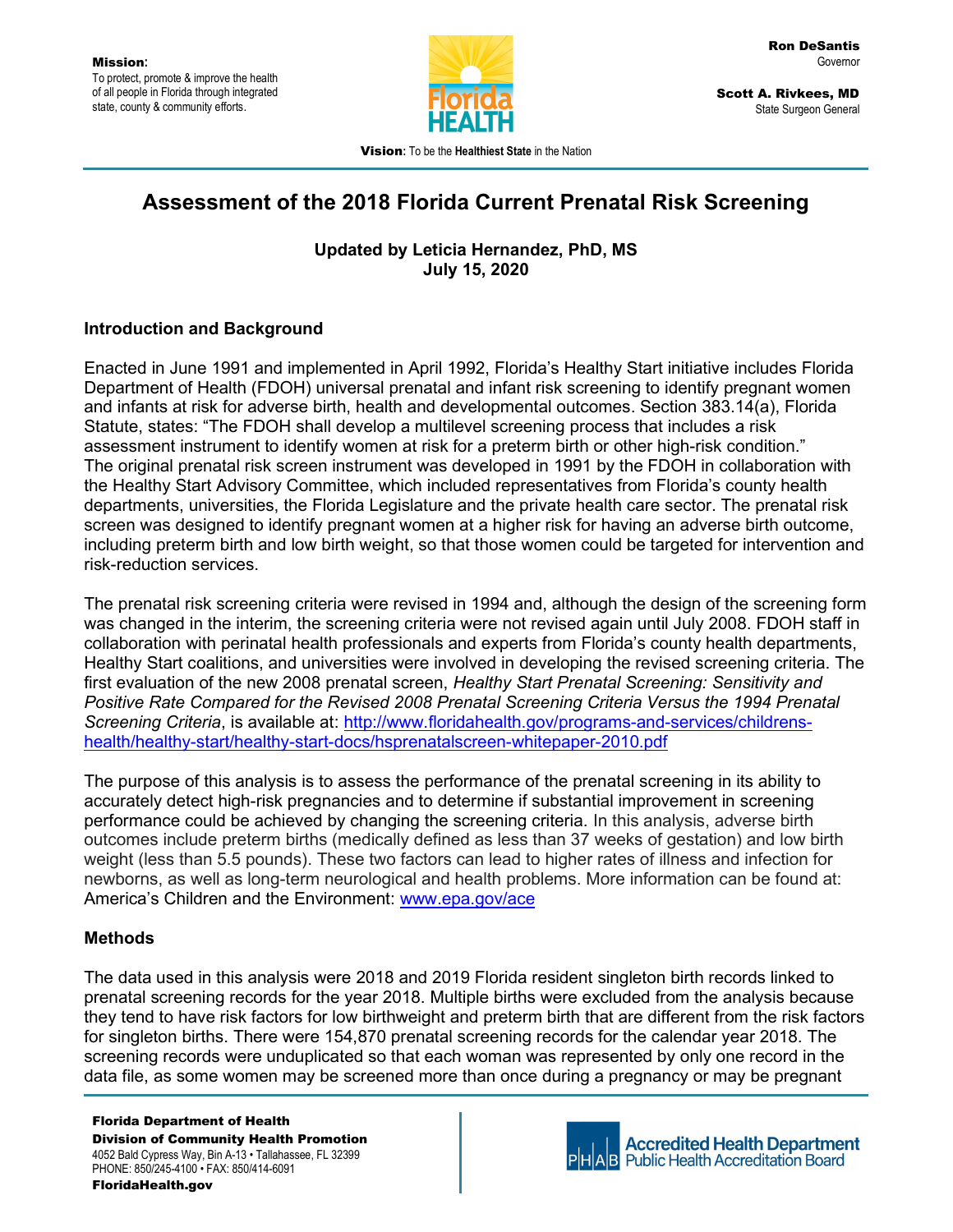more than once in a single year. When more than one screening record was detected for the same woman, the record with the earliest screening date was selected. Screening records were then linked to birth records in two ways. The first linking process used the mother's Social Security number to link the records. The second linking process used the first five letters of the mother's first name and the birth date to link the records. The linked records were checked for invalid time spans between the screening date and birth date. Time spans of less than 1 day and more than 280 days were excluded.

After both linking processes were completed and exclusions for invalid time spans and multiple births were made, there were 104,679 prenatal screening records during the year 2018 linked to 2018-2019 singleton births. Approximately 49 percent of singleton births could be linked to prenatal screening records. Some of the prenatal screening records did not link to birth records because the pregnancies did not end with live births. In some cases, live births may have occurred in another state if the pregnant woman relocated after the screening, but before the birth. Also, some prenatal screening records did not link to birth records due to a failure of the linking process. With the data available for this analysis, it was not possible to determine what proportions of the non-linked records were attributable to each of these factors.

All statistical analysis was performed using Stata 15. Multifactorial generalized linear model (GLM) regression was used to examine the association between adverse birth outcomes (AO) and each of the screening factors. AO were defined as births at less than 37 weeks gestation and births weighing less than 2500 grams. GLM techniques were also used to construct an optimal screening criterion that could be compared to the performance of the current criteria by using GLM results to compute the probability of AO for every woman in the data set. All screening factors were used to compute these probabilities, and women with the highest computed probability of AO were classified as positive. Comparatively, the current screening criteria is based only on scored screening factors and women are classified positive using a simple additive point system. The positive percentage for the current screening was 25%, so this was used as the cutoff for the optimal screening. Thus, the top 25% of the women, based on the computed probability of AO, were classified as positive on the optimal screening. Since the positive percentage was identical for the current and optimal screenings, the performance of the two screenings could be directly compared.

### Results

Table 1 shows the percentage of AO for all screening factors on the prenatal screening form. The scored factors are used in computing the risk screening score. The number of points for each factor is also shown in Table 1. A score of six or more is classified as a positive screening. The unscored factors are used for assessment purposes but are not used in computing the screening score.

The AO percentage for all women in the analysis is 11.0%. Factor-specific AO percentages are generally higher than the overall AO percentage of 11.0%. For example, the AO percentage for the "Low birth weight previous birth outcome" factor is 27.4% and for the "Smoked in the last month" factor the AO percentage is 16.6%.

Table 2 shows the adjusted risk ratios of AO for all screening factors. For example, women who had an education level less than high school (the first factor in Table 2) were 1.1 times more likely to have an AO when compared to women who had education levels of high school or more. This is after adjusting for the influence of associations between this factor and all the other factors in the table.

Table 3 compares the performance of the optimal screening with the performance of the current screening. The positive percentage for both screenings is very close at 25.2% for the current screening and 24.6% for the optimal screening. Since the positive percentages are very close, the sensitivity of the two screens can be directly compared without adjusting for differences in the positive percentages. The sensitivity of the current and optimal screening is 41.8% and 43.3%, respectively. This indicates that the optimal screening is not substantially more sensitive than the current screen. Although some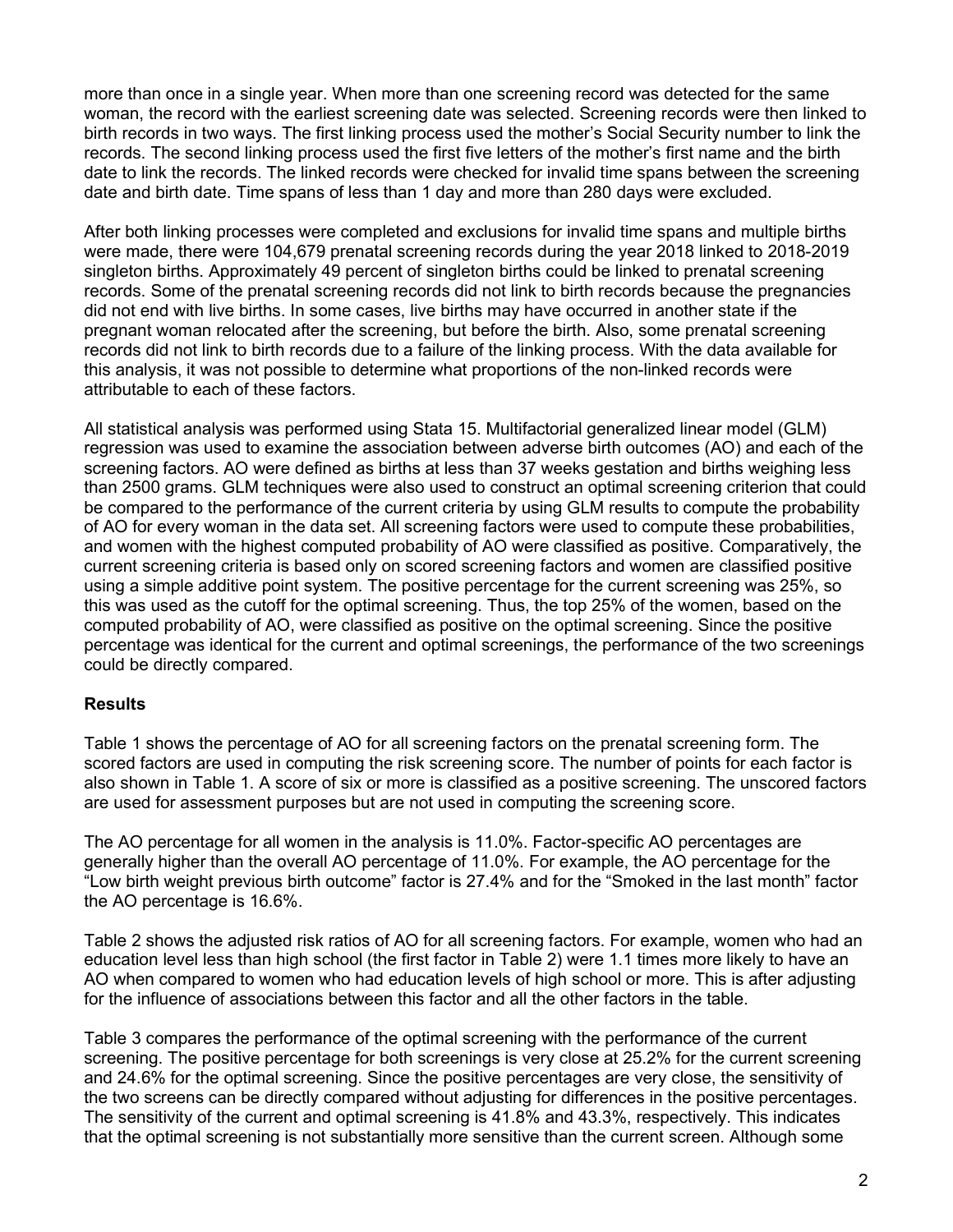unscored factors are associated with relatively high percentages of AO, they may not improve the accuracy of predicting AO in the context of the scored factors. After the risk of AO is assessed using the scored factors, the information provided by the unscored factors may be highly correlated with the scored factors to the point where the unscored factors do not increase the predictive power of the screening.

## **Discussion**

The purpose of this analysis was to assess the performance of the prenatal screening and determine if substantial improvement in screening performance could be achieved by modifying the screening criteria. Additionally, this analysis quantified the relationship between the factors on the prenatal screening form and the risk of adverse birth outcomes, including preterm birth and/or low birth weight.

In summary, the current prenatal screen has a sensitivity of 41.8%, meaning that 41.8% of preterm and low birth weight births were classified as positive on the screening. This result is consistent with the results of the analysis performed in 2017 entitled Assessment of the 2017 Florida Current Prenatal Risk Screening Implemented in 2013 Linked to Birth Records, available at: http://www.floridahealth.gov/programs-and-services/childrens-health/healthy-start/healthy-startdocs/\_documents/prenatal-screen-evaluation-2017.pdf

The results of this analysis indicate that including all prenatal screening factors and changing the risk scoring system would not result in substantial improvement of the sensitivity of the screening. This is evident from the small improvement in the sensitivity of the optimal screening compared to the sensitivity of the current screening (43.3% versus 41.8%, respectively).

Some previous prenatal screening analyses have been successful in improving the predictability of the screening criteria. In 2006, a similar analysis was done which concluded that the screening could be substantially improved by adding risk factors and changing the scoring system. This led to a statewide effort to revise the screening and a revised prenatal screening was implemented in 2008. Thus, the FDOH continues to perform this analysis on an annual basis to ensure performance of the screening is maintained and to assess the potential for improvement. A decision to revise the screening in the future would be based upon strong analytic evidence that proposed modifications would yield substantial improvement in the ability of the screening to detect true high-risk pregnancies. While all efforts are made to ensure that revisions improve the screening, when a new screening is implemented it will not be known if it is an improvement until the screening has been in use for at least a year and has been evaluated as described in this paper.

### Limitations

One potential limitation of this analysis is the accuracy of the linking between prenatal screening and birth records. Another limitation is the accuracy of the birth record data. If the data on the birth record used to classify the births as preterm or low birth weight are incorrect, then infants could be incorrectly classified regarding low weight or preterm births.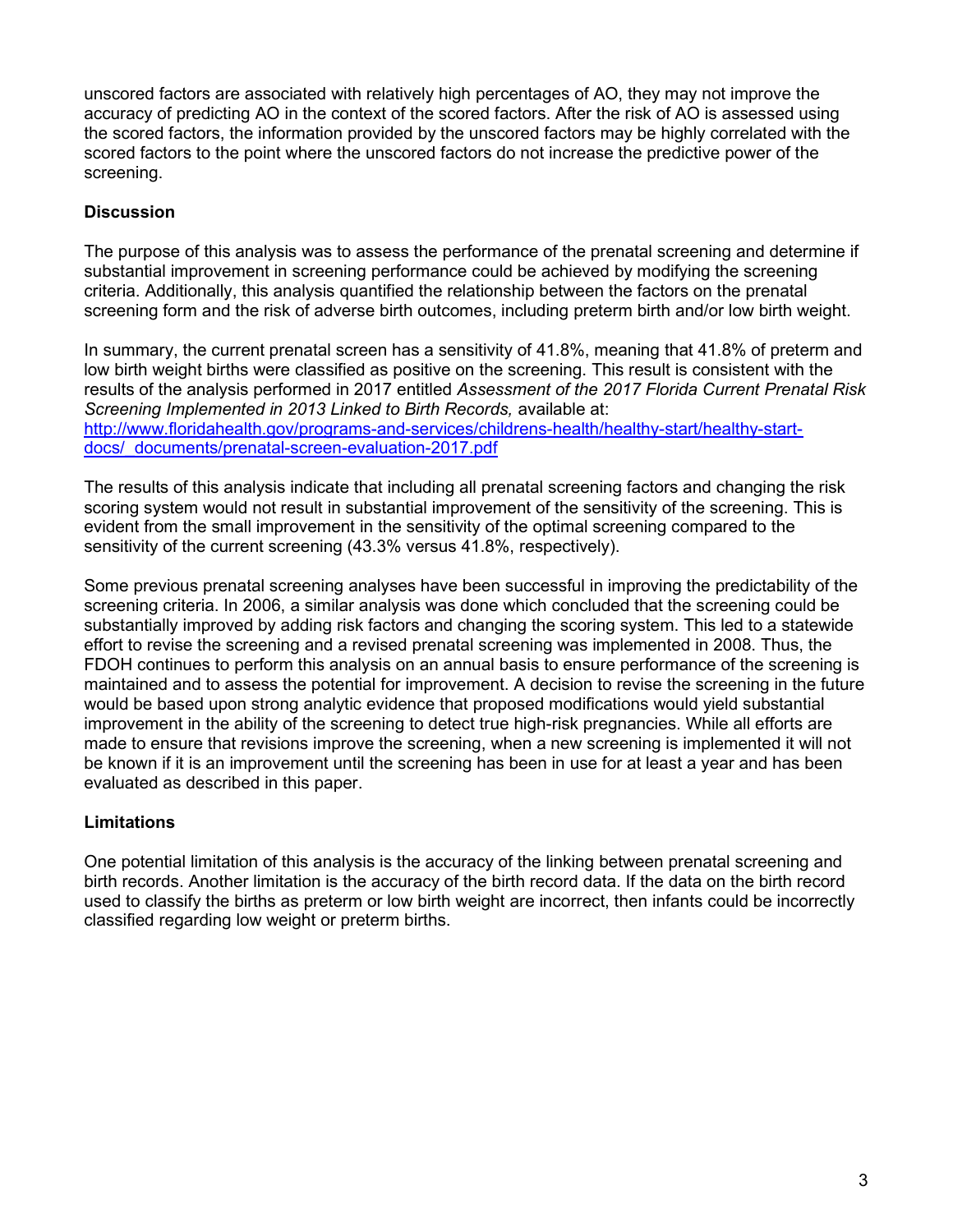#### Table 1. Percentage of Adverse<sup>1</sup> Birth Outcomes for Factors on Florida's Prenatal Screening Based on 104,679 Prenatal Screening in 2018 Linked to Birth

|                              |                                                                                              |                                    |                                                 |               |                                                        | 95% Confidence Interval |        |
|------------------------------|----------------------------------------------------------------------------------------------|------------------------------------|-------------------------------------------------|---------------|--------------------------------------------------------|-------------------------|--------|
| Screen<br>Question<br>Number | <b>Risk Factor</b>                                                                           | <b>Risk Score</b><br><b>Points</b> | Adverse <sup>1</sup><br>Birth<br><b>Outcome</b> | <b>Births</b> | Adverse <sup>1</sup><br>Birth<br>Outcome<br>Percentage | Lower                   | Upper  |
|                              |                                                                                              |                                    |                                                 |               |                                                        |                         |        |
|                              | <b>Scored Factors</b>                                                                        |                                    |                                                 |               |                                                        |                         |        |
| $\mathbf{1}$                 | Education less than high school                                                              | $\mathbf{1}$                       | 1,917                                           | 15,055        | 12.70%                                                 | 12.20%                  | 13.30% |
| $\overline{2}$               | Unmarried                                                                                    | $\mathbf{1}$                       | 6,935                                           | 56,759        | 12.20%                                                 | 11.90%                  | 12.50% |
| 6                            | Depression last month                                                                        | $\mathbf{1}$                       | 1,710                                           | 13,212        | 12.90%                                                 | 12.40%                  | 13.50% |
| 11                           | Race Black                                                                                   | 3                                  | 3,890                                           | 25,183        | 15.40%                                                 | 15.00%                  | 15.90% |
| 12                           | Used alcohol in last month                                                                   | 1                                  | 592                                             | 5,489         | 10.80%                                                 | 10.00%                  | 11.60% |
| 13                           | Smoked in the last month                                                                     | $\mathbf{1}$                       | 1,184                                           | 7,145         | 16.60%                                                 | 15.70%                  | 17.50% |
| 14                           | Unwanted pregnancy                                                                           | $\mathbf{1}$                       | 1,406                                           | 10,039        | 14.00%                                                 | 13.30%                  | 14.70% |
| 15                           | First pregnancy                                                                              | 2                                  | 3,813                                           | 34,248        | 11.10%                                                 | 10.80%                  | 11.50% |
| 16                           | Stillbirth previous birth outcome                                                            | 3                                  | 652                                             | 3,751         | 17.40%                                                 | 16.20%                  | 18.60% |
| 16                           | Premature previous birth outcome                                                             | 3                                  | 2,123                                           | 8,611         | 24.70%                                                 | 23.70%                  | 25.60% |
| 16                           | Low birthweight previous birth outcome                                                       | 3                                  | 1,535                                           | 5,600         | 27.40%                                                 | 26.20%                  | 28.60% |
| 17                           | Age less than 18                                                                             | $\mathbf{1}$                       | 221                                             | 1,728         | 12.80%                                                 | 11.20%                  | 14.40% |
| 18                           | BMI less than 19.8                                                                           | $\mathbf{1}$                       | 1,092                                           | 8,150         | 13.40%                                                 | 12.70%                  | 14.20% |
| 18                           | BMI more than 35.0                                                                           | $\overline{2}$                     | 1,894                                           | 14,350        | 13.20%                                                 | 12.60%                  | 13.80% |
| 19                           | Pregnancy interval less than 18 months                                                       | $\mathbf{1}$                       | 1,904                                           | 16,766        | 11.40%                                                 | 10.90%                  | 11.80% |
| 20                           | 2nd trimester at first prenatal visit                                                        | $\mathbf{1}$                       | 2,721                                           | 22,720        | 12.00%                                                 | 11.60%                  | 12.40% |
| 21                           | Illness that requires ongoing medical care                                                   | $\overline{2}$                     | 1,893                                           | 11,420        | 16.60%                                                 | 15.90%                  | 17.30% |
|                              | <b>Un-Scored Factors</b>                                                                     |                                    |                                                 |               |                                                        |                         |        |
| 3                            | Children at home younger than 5 years old                                                    | 0                                  | 4,581                                           | 45,713        | 10.00%                                                 | 9.70%                   | 10.30% |
| 4                            | Children at home with medical or special needs                                               | 0                                  | 673                                             | 4,444         | 15.10%                                                 | 14.10%                  | 16.20% |
| 5                            | Not a good time to get pregnant                                                              | 0                                  | 1,319                                           | 9,702         | 13.60%                                                 | 12.90%                  | 14.30% |
| $\overline{7}$               | In the last month, felt alone when facing<br>problems                                        | 0                                  | 1,120                                           | 8,143         | 13.80%                                                 | 13.00%                  | 14.50% |
| 8                            | Have received medical services or counseling                                                 | 0                                  | 1,927                                           | 16,537        | 11.70%                                                 | 11.20%                  | 12.10% |
| 9                            | In the last year, someone you know tried to hurt<br>or threaten you                          | 0                                  | 193                                             | 1,498         | 12.90%                                                 | 11.20%                  | 14.60% |
| 10                           | Have troubled paying bills                                                                   | 0                                  | 1,907                                           | 15,403        | 12.40%                                                 | 11.90%                  | 12.90% |
| 17                           | Age higher than 35                                                                           | 0                                  | 1,600                                           | 11,628        | 13.80%                                                 | 13.10%                  | 14.40% |
| No number                    | Medicaid payer                                                                               | 0                                  | 5,696                                           | 45,368        | 12.60%                                                 | 12.30%                  | 12.90% |
|                              | All                                                                                          |                                    | 11,513                                          | 104,679       | 11.00%                                                 | 10.80%                  | 11.20% |
|                              | <sup>1</sup> Birth weight less than 2,500 grams and/or gestational age less<br>than 37 weeks |                                    |                                                 |               |                                                        |                         |        |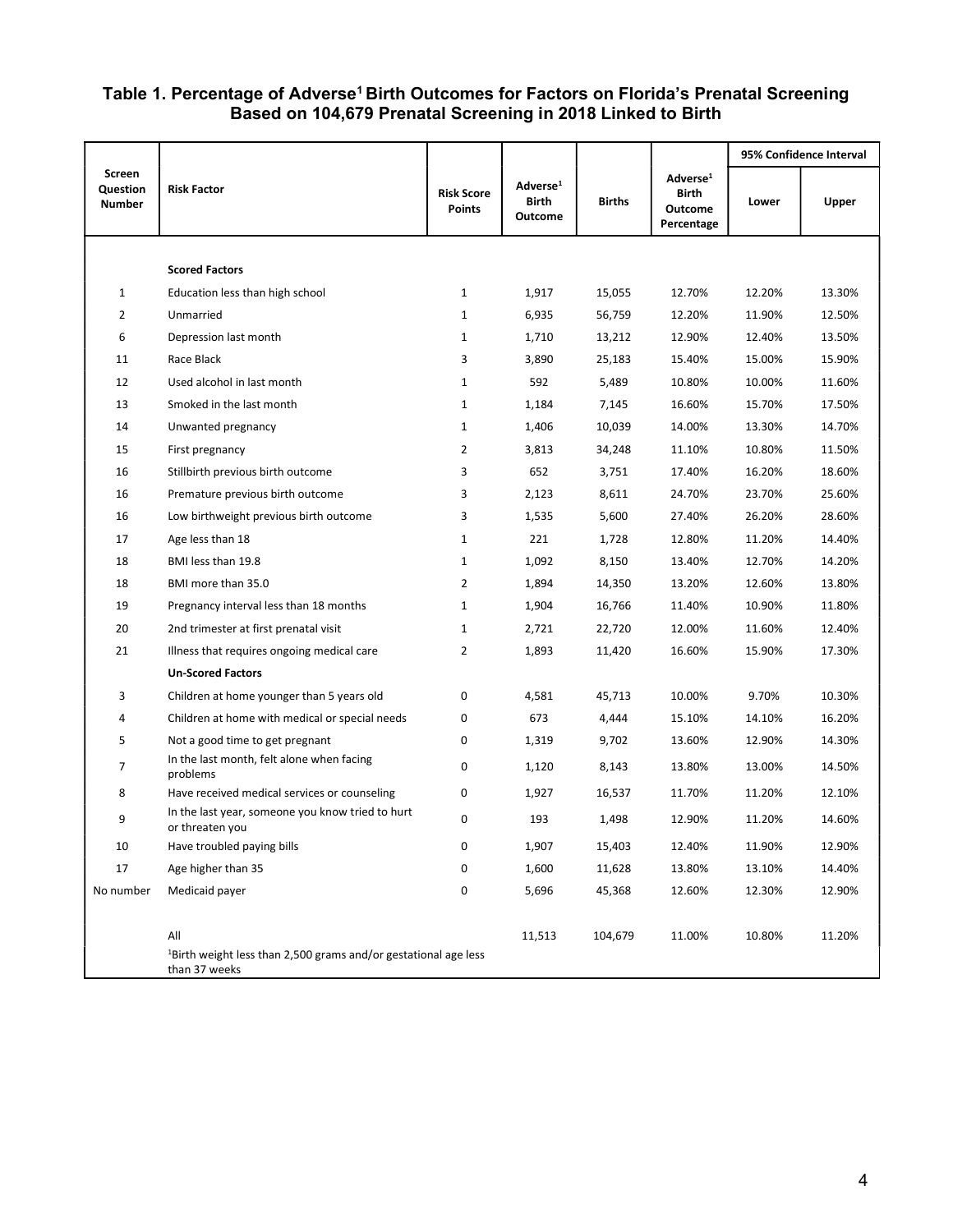#### Table 2. Association Between Factors on Florida's Prenatal Screening and Risk of Adverse Birth Outcomes Based on 104,679 Prenatal Screening in 2018 Linked to Births

|                           |                                                                                           |                                       |        | 95% Confidence Interval |       |  |  |
|---------------------------|-------------------------------------------------------------------------------------------|---------------------------------------|--------|-------------------------|-------|--|--|
| Screen                    |                                                                                           | Adjusted <sup>1</sup> Risk Ratio      |        |                         |       |  |  |
| Question<br><b>Number</b> | <b>Risk Factor</b>                                                                        | Adverse <sup>2</sup> Birth<br>Outcome |        | Lower                   | Upper |  |  |
|                           | <b>Scored Factors</b>                                                                     |                                       |        |                         |       |  |  |
| $\mathbf{1}$              | Education less than high school                                                           | 1.08                                  |        | 1.02                    | 1.14  |  |  |
| $\overline{2}$            | Unmarried                                                                                 | 1.08                                  | ×      | 1.04                    | 1.13  |  |  |
| 6                         | Depression last month                                                                     | 1.02                                  |        | 0.96                    | 1.09  |  |  |
| 11                        | Race Black                                                                                | 1.48                                  |        | 1.42                    | 1.54  |  |  |
| 12                        | Used alcohol in last month                                                                | 0.93                                  |        | 0.85                    | 1.01  |  |  |
| 13                        | Smoked in the last month                                                                  | 1.40                                  | $\ast$ | 1.31                    | 1.49  |  |  |
| 14                        | Unwanted pregnancy                                                                        | 1.04                                  |        | 0.98                    | 1.10  |  |  |
| 15                        | First pregnancy                                                                           | 1.22                                  | $\ast$ | 1.16                    | 1.28  |  |  |
| 16                        | Stillbirth previous birth outcome                                                         | 1.26                                  | $\ast$ | 1.16                    | 1.36  |  |  |
| 16                        | Premature previous birth outcome                                                          | 2.01                                  |        | 1.89                    | 2.14  |  |  |
| 16                        | Low birthweight previous birth outcome                                                    | 1.58                                  |        | 1.47                    | 1.69  |  |  |
| 17                        | Age less than 18                                                                          | 1.02                                  |        | 0.89                    | 1.18  |  |  |
| 18                        | BMI less than 19.8                                                                        | 1.26                                  |        | 1.22                    | 1.36  |  |  |
| 18                        | BMI more than 35.0                                                                        | 1.13                                  |        | 1.07                    | 1.19  |  |  |
| 19                        | Pregnancy interval less than 18 months                                                    | 1.03                                  |        | 0.98                    | 1.09  |  |  |
| 20                        | 2nd trimester at first prenatal visit                                                     | 1.02                                  |        | 0.97                    | 1.06  |  |  |
| 21                        | Illness that requires ongoing medical care                                                | 1.38                                  |        | 1.31                    | 1.45  |  |  |
|                           | <b>Un-Scored Factors</b>                                                                  |                                       |        |                         |       |  |  |
| 3                         | Children at home younger than 5 years old                                                 | 0.81                                  |        | 0.78                    | 0.85  |  |  |
| 4                         | Children at home with medical or special needs                                            | 1.13                                  |        | 1.04                    | 1.22  |  |  |
|                           | Not a good time to get pregnant                                                           | 0.99                                  |        | 0.93                    | 1.06  |  |  |
| $\overline{7}$            | In the last month, felt alone when facing problems                                        | 1.02                                  |        | 0.95                    | 1.10  |  |  |
| 8                         | Have received medical services or counseling                                              | 0.99                                  |        | 0.94                    | 1.04  |  |  |
|                           | In the last year, someone you know tried to hurt or                                       |                                       |        |                         |       |  |  |
| 9                         | threaten you                                                                              | 0.90                                  |        | 0.77                    | 1.04  |  |  |
| 10                        | Have troubled paying bills                                                                | 1.01                                  | $\ast$ | 0.96                    | 1.07  |  |  |
| 17                        | Age higher than 35                                                                        | 1.29                                  |        | 1.22                    | 1.36  |  |  |
| No number                 | Medicaid payer                                                                            | 1.07                                  |        | 1.03                    | 1.12  |  |  |
|                           | * Statistically significant risk factor (alpha $\leq 0.05$ )                              |                                       |        |                         |       |  |  |
|                           | <sup>1</sup> Adjusted for all factors in the table                                        |                                       |        |                         |       |  |  |
|                           | <sup>2</sup> Birth weight less than 2,500 grams and/or gestational age less than 37 weeks |                                       |        |                         |       |  |  |